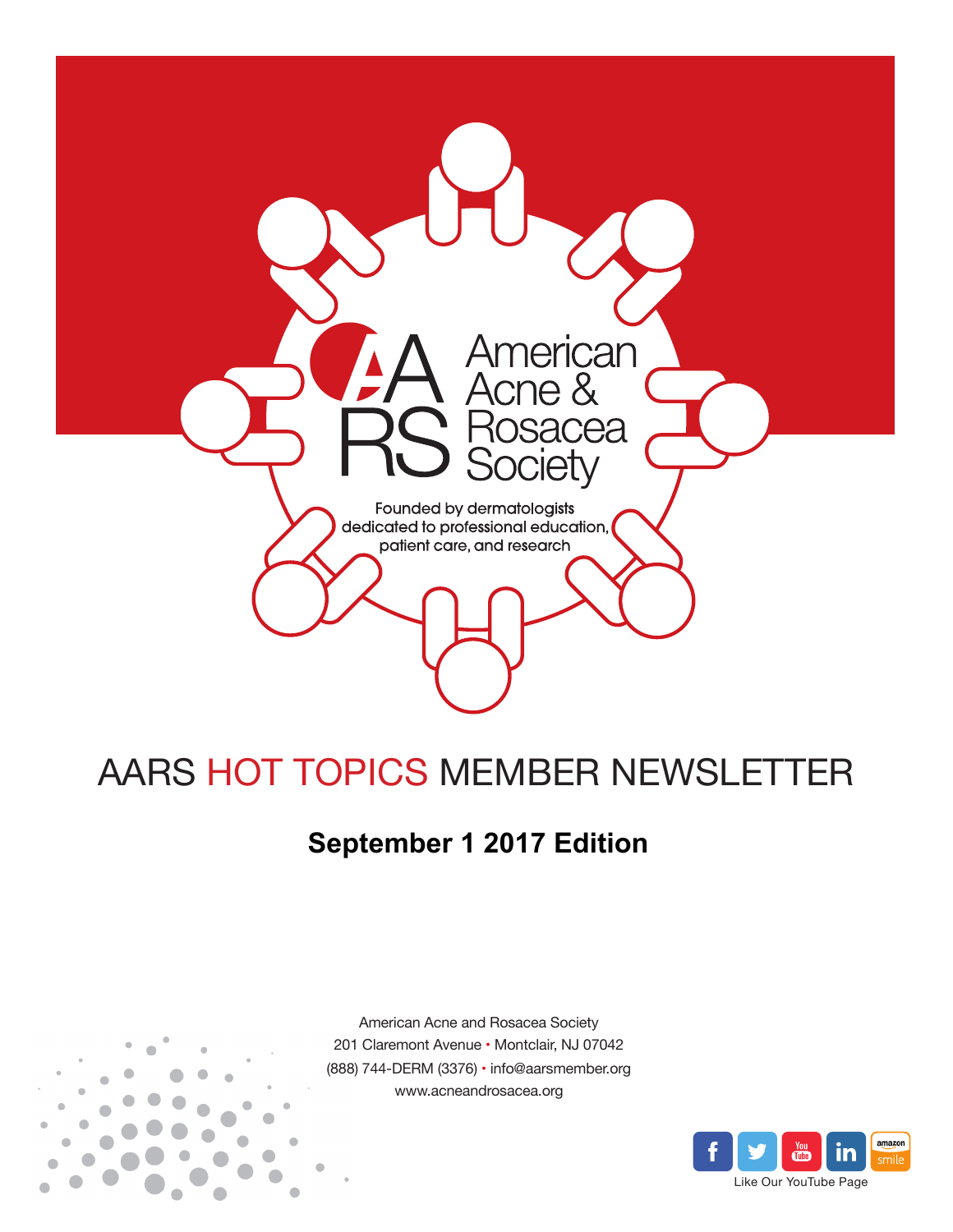

American Acne & Rosacea Society Member Newsletter | www.acneandrosacea.org

*We encourage you to invite your colleagues and patients to get active in the American Acne & Rosacea Society! Visit www.acneandrosacea.org to become member and donate now on www.acneandrosacea.org/ donate to continue to see a change in acne and rosacea.*

### **TABLE OF CONTENTS**

#### **Industry News**

| Valeant's newly minted Ortho Dermatologic Unit makes big splash at summer 2 |  |
|-----------------------------------------------------------------------------|--|

#### **New Medical Research**

[Fragility of epidermis: acne and post-procedure lesional skin...................................3](#page-3-0) [Moderate to severe hidradenitis suppurativa patients do not have an altered](#page-3-1) ..........3 [Skin microneedling plus platelet-rich plasma versus skin microneedling alone](#page-4-0) ........ 4 [General quality of life of patients with acne vulgaris before and after](#page-4-1) .........................4 [Acne fulminans: treatment experience from 26 patients.............................................5](#page-5-0) [Hidradenitis suppurativa in children treated with finasteride-a case series](#page-5-0) ...............5 Otophyma, [rhinophyma and telangiectatic rosacea -](#page-6-0) a rare combination ..................6 [Fractional carbon dioxide \(CO2\) laser combined with topical tretinoin......................6](#page-6-1) [Fixed combination of clindamycin phosphate 1.2% and benzoyl peroxide](#page-6-2) .................6

#### **Clinical Reviews**

| Diagnosis and treatment of rosacea fulminans: a comprehensive review 8 |  |
|------------------------------------------------------------------------|--|
|                                                                        |  |
|                                                                        |  |

#### **Patient Communication / Counseling**

|  | Racial disparities in the management of acne: evidence from the National10 |  |  |
|--|----------------------------------------------------------------------------|--|--|
|  | Recommendations for the management of comorbidity in hidradenitis10        |  |  |

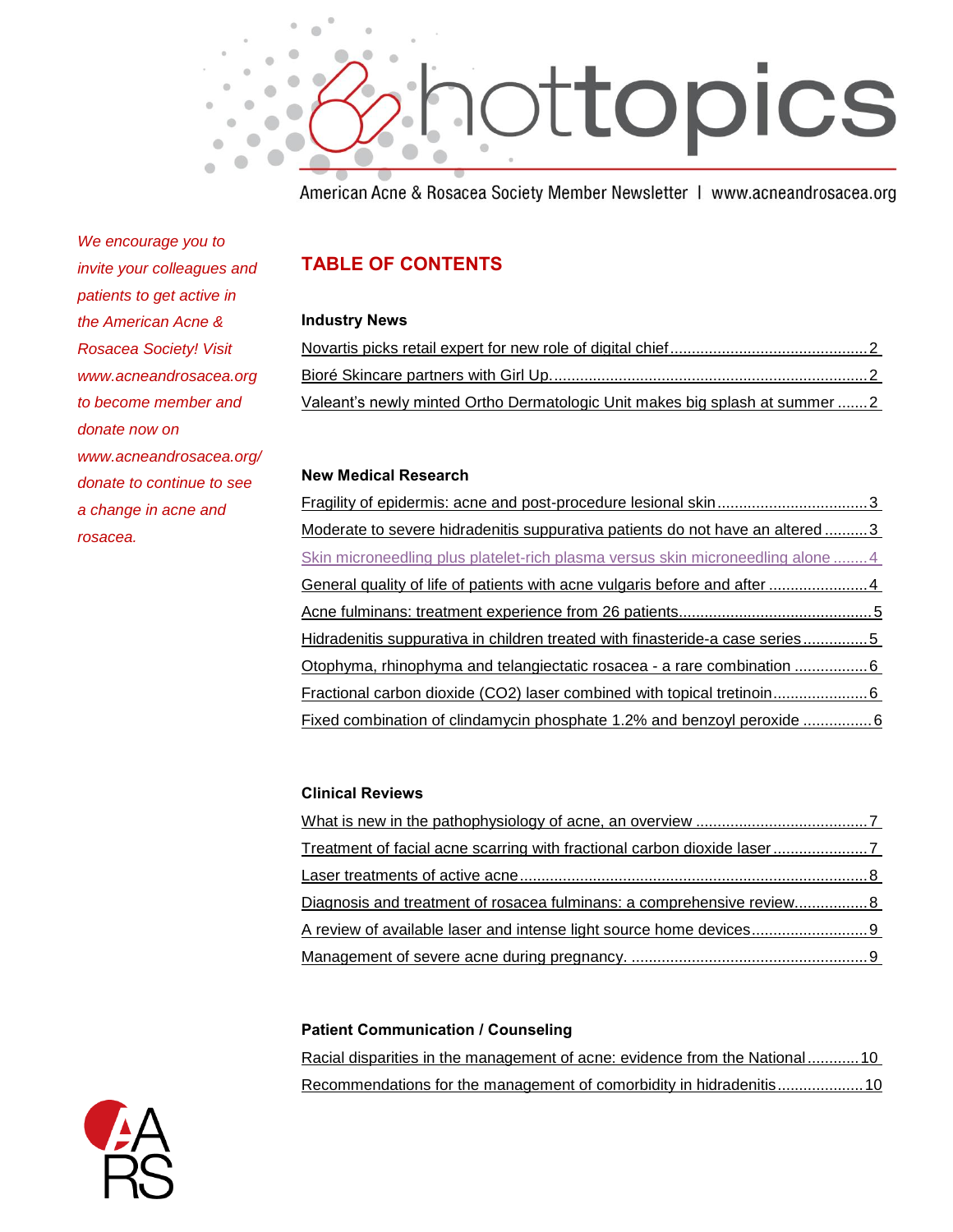## **Industry News**

<span id="page-2-0"></span>**Novartis picks retail expert for new role of digital chief.** August 25, 2017. MDLinx. https://www.mdlinx.com/dermatology/top-medical-news/article/2017/08/25/7390311

Novartis has appointed a senior retail expert to the new post of chief digital officer, following a similar move by GlaxoSmithKline last month, underscoring how drug makers are grappling with the impact of new technology. Pharmaceutical companies face a range of challenges from the digital world as mobile apps offer patients new ways to monitor their health and online communications with prescribers and consumers become routine. Bertrand Bodson, currently chief digital and marketing officer for Sainsbury's Argos chain, will start in his new role on Jan. 1, 2018, and report directly to CEO Joe Jimenez, the Swiss drug maker said on Thursday. He will be tasked with improving the way Novartis uses data in drug discovery and development, engages with patients, doctors and other stakeholders, as well as automating business processes. At Argos, Bodson helped turn a traditional catalogue business into Britain's third–largest online retailer. Former Wal–Mart Stores executive Karenann Terrell was appointed to the similar position of chief digital and technology officer at Britain's GSK in July.

#### <span id="page-2-1"></span>**Bioré Skincare Partners with Girl Up.** August 14, 2017. Practical Dermatology. <http://practicaldermatology.com/dermwire/2017/08/24/bior-skincare-partners-with-girl-up>

To celebrate the launch of their new Limited Edition Deep Cleansing Pore Strips, Bioré® Skincare is partnering with Girl Up™, a United Nations Foundation campaign. Girl Up mobilizes girls and women across the globe to raise awareness and funds for United Nations programs that help adolescent girls in need. The charity's SchoolCycle initiative provides bicycles to girls in developing countries so they can access education and stay in school. With actress and Brand Ambassador Shay Mitchell supporting the partnership, Bioré® Skincare is donating 200 bikes. Bioré® Skincare Limited Edition Deep Cleansing Pore Strips are available for a limited time for \$6.49 at select food, drug and mass merchant stores. For more information, visit www.biore.com. For more information on Girl Up™ and the SchoolCycle initiative, visit www.girlup.org/schoolcycle.

#### <span id="page-2-2"></span>**Valeant's Newly Minted Ortho Dermatologic Unit Makes Big Splash at Summer AAD.** July 27, 2017. Practical Dermatology. [http://practicaldermatology.com/dermwire/2017/07/27/valeants-newly-minted-orthodermatologic](http://practicaldermatology.com/dermwire/2017/07/27/valeants-newly-minted-orthodermatologic-division-makes-a-big-splash-at-summer-aad)[division-makes-a-big-splash-at-summer-aad](http://practicaldermatology.com/dermwire/2017/07/27/valeants-newly-minted-orthodermatologic-division-makes-a-big-splash-at-summer-aad)

It's go big or go home for the newly re-branded Valeant Ortho Dermatologic division. At the 2017 American Academy of Dermatology in New York City, the company will officially launch Siliq (brodalumab) for psoriasis and announce their new name change. Dermwire sat down with Bill Humphries, executive vice president and company group chairman of Ortho Dermatologics for an exclusive talk about his new role and what we can expect to see from Valeant Ortho Dermatologics in the coming months. "Physicians and patients can expect an honoring of the legacy that is Ortho Dermatologics," he said. "We have a portfolio that is now tied together and a pipeline that is perhaps underappreciated because It has been kept a little under the radar and robust R and D efforts." The division is launching Siliq, a monoclonal antibody that targets the IL-17 receptor A for the treatment of moderate-to-severe plaque psoriasis in adult patients who are candidates for systemic therapy or phototherapy and have failed to respond or have lost response to other systemic therapies. "We have publicly discussed IDP-118 (halobetasol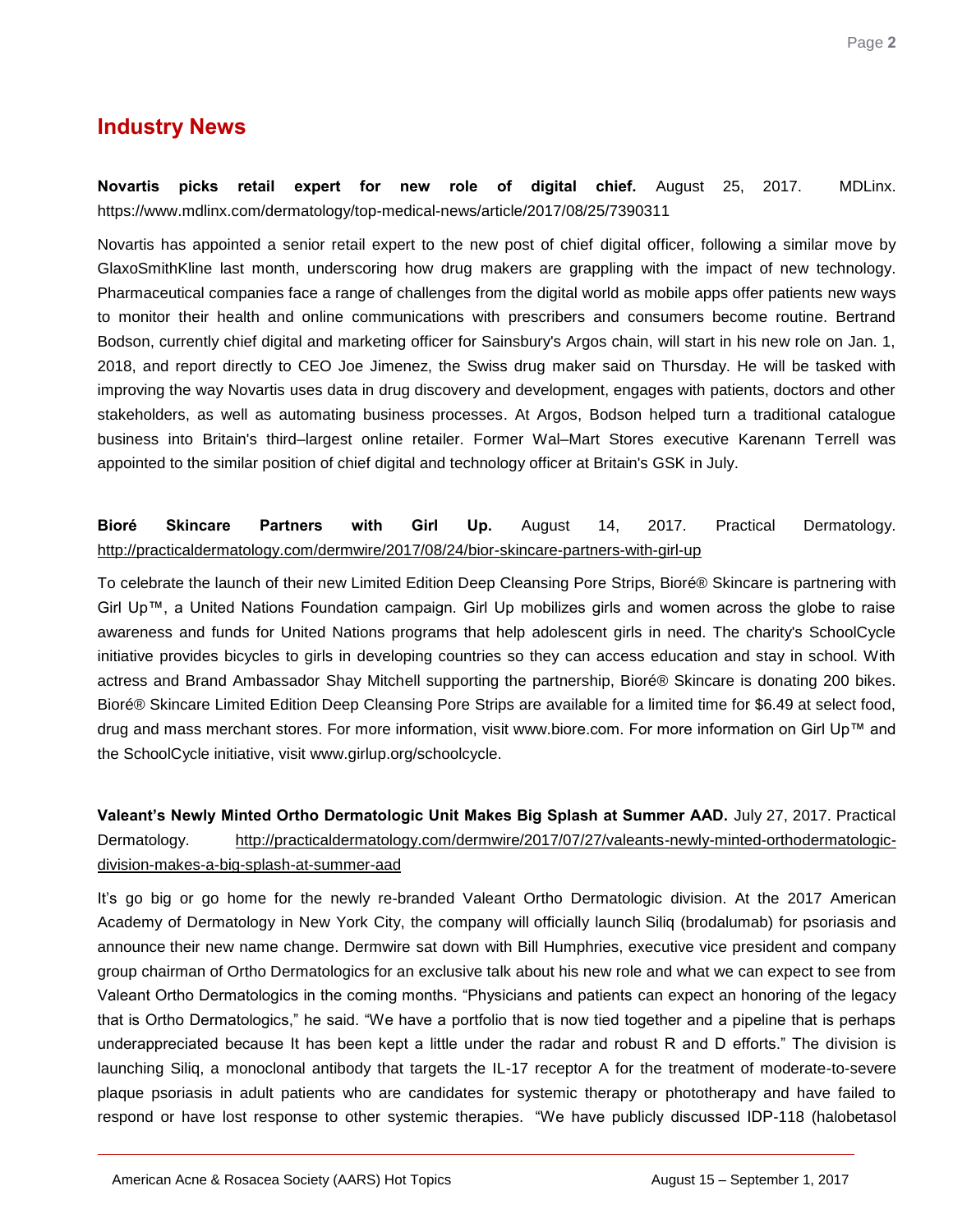propionate and tazarotene) for the treatment of psoriasis and we believe this is true innovation and that patients and physicians will come to appreciate that if it is approved and when we launch." The pipeline is focused on acne and

atopic dermatitis, he shared. Humphries joined Valeant several months ago and so far, so good. "It's going great. Every morning when I wake up I feel that we are going to turn this business around," he said. As to why he joined the team, "I have the opportunity … to work on the biggest turnaround in the history of pharmaceuticals. The first half of the story is written and I am excited to be part of the team that is actively writing the  $2^{nd}$ half."

## **New Medical Research**

<span id="page-3-0"></span>**Fragility of epidermis: acne and post-procedure lesional skin.** Fabbrocini G, Rossi AB, Thouvenin MD, et al. J Eur Acad Dermatol Venereol. 2017 Sep;31 Suppl 6:3-18. doi: 10.1111/jdv.14410. <https://www.ncbi.nlm.nih.gov/pubmed/28805934>

'Fragile skin', or skin with lower resistance to aggressors, can be broadly classified into four causal categories: constitutional (age-dependent or associated with specific vulnerable locations on the body, e.g. eyelids), pathological (related to disease), circumstantial (related to environmental or internal factors, e.g. stress) and iatrogenic (caused by medical interventions or treatments). In this supplement, we focus on the fourth category, the iatrogenic origin of fragile skin and the role that dermo-cosmetics can have in restoring the natural protective function of the skin following treatments for skin diseases and medical interventions. We present epidemiological data on the prevalence of fragile skin in three different geographical regions, and the results of two randomized controlled studies investigating the efficacy and tolerability of dermo-cosmetics in combination with topical acne treatment and following physical skin damage. Overall, we found that prevalence across the three regions (23% in Germany, 41% in UAE, 56% in Taiwan) reflected previous global estimates (24-53%) across skin types, with significant associations found with environmental and lifestyle factors, such as stress, humidity and pollution. The iatrogenic effects of topical acne treatments can result in poor compliance or use of over-the-counter moisturizers, which may reduce treatment efficacy. Dermo-cosmetics were found to aid in restoration of fragile skin caused by the acne topical retinoid treatment adapalene 0.1% gel, by reducing transepidermal water loss and improving skin hydration, as well as reducing the side-effects such as skin irritation that are frequently associated with topical retinoids. Additionally, dermo-cosmetic products were found to accelerate wound closure following skin damage in a laser ablation model and reduced the duration of post-procedural side-effects such as itching and burning.

[Download Reference Document](http://files.constantcontact.com/c2fa20d1101/24f3e78d-ff38-474d-9f41-cff5dd7c90f5.pdf?ver=1504107201000)

<span id="page-3-1"></span>**Moderate to severe hidradenitis suppurativa patients do not have an altered bacterial composition in peripheral blood compared to healthy controls.** Ring HC, Thorsen J, Marie Saunte D, et al. J Eur Acad Dermatol Venereol. 2017 Aug 22. doi: 10.1111/jdv.14538. [Epub ahead of print] <https://www.ncbi.nlm.nih.gov/pubmed/28833590>

BACKGROUND: Hidradenitis Suppurativa (HS) is a chronic inflammatory skin disease defined by recurrent nodules, tunnels and scarring involving the intertriginous skin. HS patients often report an array of systemic symptoms such as fatigue and malaise. The etiology of these symptoms remains unclear. Previously, various bacteria have been associated with mature HS lesions and bacteremia has been reported in HS patients using traditional culturing methods. Thus, we hypothesized that a low-grade bacteremia contributes to the symptomatology in HS patients. OBJECTIVE: To explore the potential presence of bacteraemia in HS patients and healthy controls. METHOD: A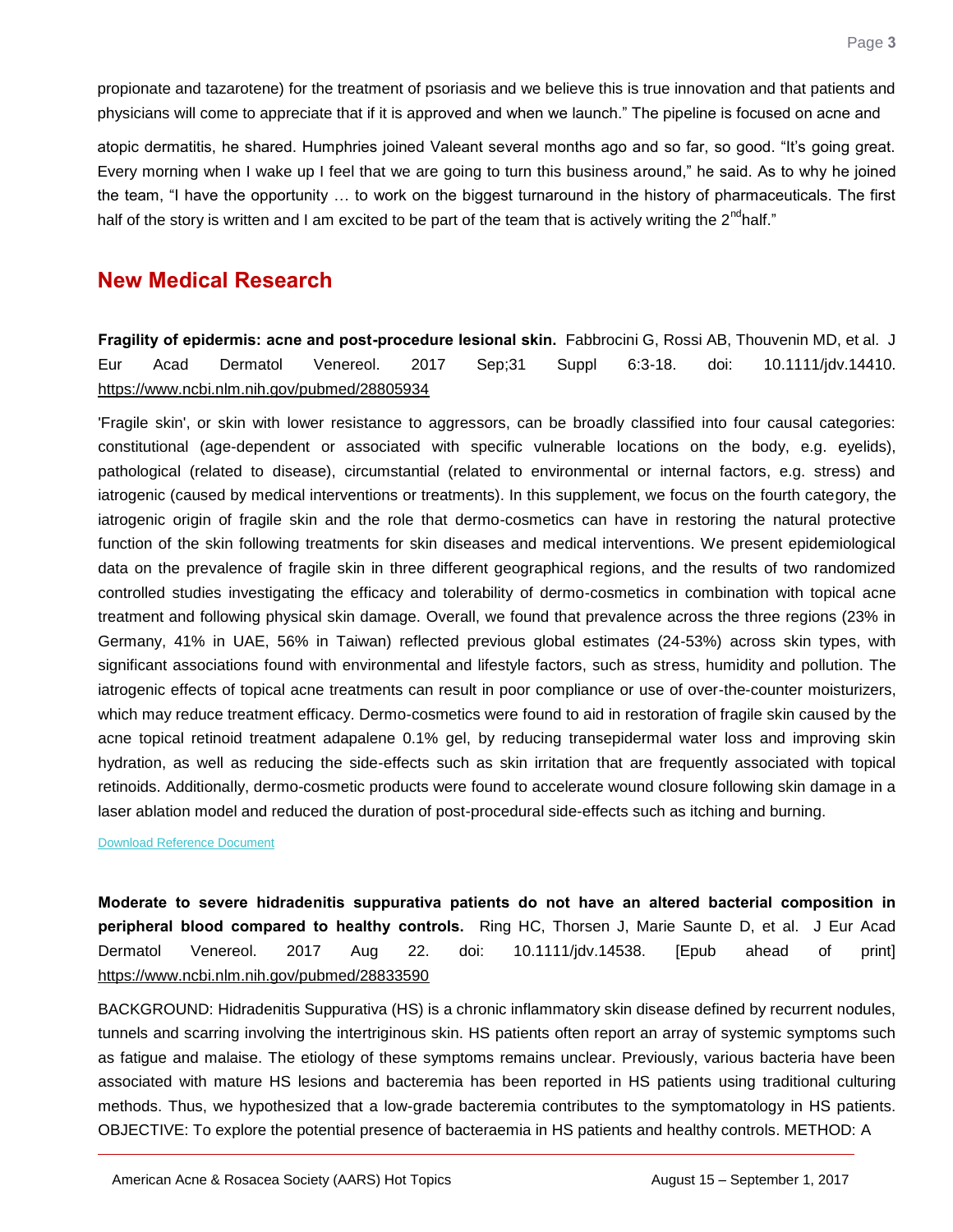case control study. Compositions of bacteria in the blood of 27 moderate to severe HS patients and 26 healthy controls were investigated using Next Generation 16S ribosomal RNA gene Sequencing (NGS) and routine anaerobic and aerobic blood culturing. None of the participants received any antibiotics (systemic or topical therapy) within one month prior to the study. HS patients with a recent flare were randomly selected by consecutive recruitment of eligible patients from the Department of Dermatology, Zealand University Hospital, Denmark. Healthy controls were recruited from the University of Copenhagen as well as from the health care staff. RESULTS: The different bacterial compositions were investigated using NGS and traditional anaerobic and aerobic blood culturing. Our NGS analysis provided a previously unreported characterization of the bacterial composition in peripheral blood from HS patients and healthy controls. Overall, our data demonstrated that HS patients do not have a different bacterial composition in their peripheral blood than healthy controls. CONCLUSION: The study suggests the selfreported symptoms in HS such as malaise and fatigue may not be linked to bacteremia.

<span id="page-4-0"></span>**Skin microneedling plus Platelet-Rich Plasma versus skin microneedling alone in the treatment of atrophic post acne scars: a split face comparative study.** Kotb M, Ibrahim SM. J Dermatolog Treat. 2017 Aug 7:1-18. doi: 10.1080/09546634.2017.1365111. [Epub ahead of print]<https://www.ncbi.nlm.nih.gov/pubmed/28782384>

INTRODUCTION: Acne scarring is a permanent disfiguring sequel, which can take varied morphological forms. Many therapeutic measures have been performed to improve acne scarring such as microneedling. Our objective is to evaluate the efficacy and safety of microneedling alone versus microneedling in combined with platelet rich plasma in the treatment of post acne Methods: The study included 35 patients with mild to severe post acne atrophic scar. All the patients received four sequential treatments of skin microneedling alone on the right side of the face and skin microneedling followed by topical application of PRP on the left side of the face with an interval of 3 weeks. Two blinded dermatologists evaluated the clinical response according to qualitative global acne scarring system grading of Goodman & Baron. Patients are queried about their satisfaction with the treatment outcomes. RESULTS: The study included 35 patients with a mean age of 24.7±6.8 years. There was a significant improvement in the degree of scar severity before and after treatment on both sides. Regarding patient's satisfaction grades there was a significant improvement after both treatment modalities with insignificant differences between both treatment modalities. CONCLUSION: Both microneedling and microneedling in combined with PRP showed satisfactory results.

<span id="page-4-1"></span>**General quality of life of patients with acne vulgaris before and after performing selected cosmetological treatments.** Chilicka K, Maj J, Panaszek B. Patient Prefer Adherence. 2017 Aug 4;11:1357-1361. doi: 10.2147/PPA.S131184. eCollection 2017. <https://www.ncbi.nlm.nih.gov/pubmed/28831246>

BACKGROUND: Achieving a satisfying quality of life for a patient by applying individually matched therapy is, simultaneously, a great challenge and a priority for contemporary medicine. Patients with visible dermatological ailments are particularly susceptible to reduction in the general quality of life. Among the dermatological diseases, acne causes considerable reduction in the quality of life and changes in self-perception that lead to the worsening of a patient's mental condition, including depression and suicidal thoughts. As a result, difficulties in contact with loved ones, as well as social and professional problems are observed, which show that acne is not a somatic problem alone. To a large extent, it becomes a part of psychodermatology, becoming an important topic of public health in social medicine practice. Pharmacological treatment of acne is a challenge for a dermatologist and often requires the necessity of cooperating with a cosmetologist. Cosmetological treatments are aimed at improving the condition of the skin and reduction or subsiding of acne skin changes. AIM: The aim of this study was to assess the influence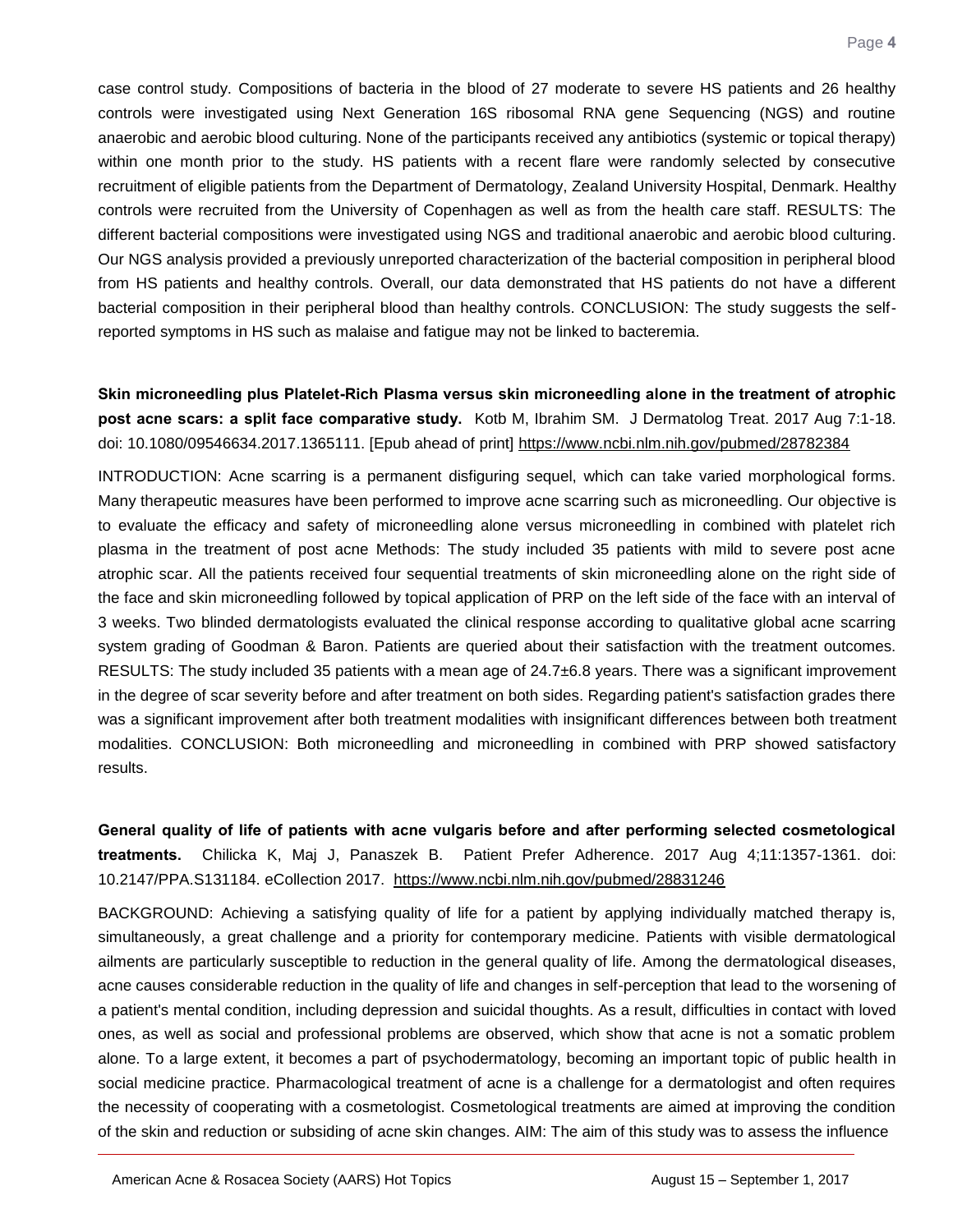of selected cosmetological treatments on the general quality of life of patients with acne. MATERIALS AND METHODS: The study group consisted of 101 women aged 19-29 years ([Formula: see text] years, SD =2.3 years). All subjects were diagnosed with acne vulgaris of the face. In the study group, the acne changes occurred over the course of 3-15 years ([Formula: see text] years, SD =2.7 years). Selected cosmetological treatments (intensive pulsing light, alpha-hydroxy acids, cavitation peeling, needle-free mesotherapy, diamond microdermabrasion and sonophoresis) were performed in series in the number depending on the particular patient's chosen treatment, after excluding contraindications. General quality of life of the patients was estimated using the Skindex-29 and Dermatology Life Quality Index (DLQI) questionnaires, before and after the cosmetological treatment. RESULTS: Statistical analysis of the data obtained from the Skindex-29 questionnaire in areas (emotions, symptoms and physical functioning) and DLQI questionnaire in areas (daily activities, leisure, work and school, personal relations and treatment) showed great improvement in the general quality of life after applying a series of cosmetological treatments. The results are statistically relevant at P<0.0001. CONCLUSION: The cosmetological treatment significantly improved the general quality of life of patients with acne vulgaris and their skin condition, which was evaluated by the Hellgren-Vincent scale. It was proven that therapy performed in cosmetological clinics may become an integral part of or complete dermatological treatment.

#### [Download Reference Document](http://files.constantcontact.com/c2fa20d1101/37bfb273-052c-4302-94ac-0506a87efdd0.pdf?ver=1504107201000)

<span id="page-5-0"></span>**Acne Fulminans: Treatment Experience from 26 Patients.** Massa AF, Burmeister L, Bass D, Zouboulis CC. Dermatology. 2017 Jul 29. doi: 10.1159/000473860. [Epub ahead of print] <https://www.ncbi.nlm.nih.gov/pubmed/28768255>

Background /Aim: Acne fulminans is a rare form of acne vulgaris with acute clinical deterioration including systemic signs. Etiopathogenesis and management remain largely unknown. Our aim is to assess the efficacy of a combined therapeutic regimen of systemic isotretinoin and prednisolone following the recent concepts of acne pathogenesis and drug kinetics. METHODS: A prospective case series was recruited over 15 years. Isotretinoin 0.5 mg/kg bw/d (0.25-0-0.25) and prednisolone 30 mg/d (10-10-10) were administered concomitantly with prednisolone being tapered after that time. The overall efficacy was evaluated at month 1 and every month thereafter. Daily drug doses were split to reduce the risk for adverse effects. RESULTS: 26 patients (20 male, 77%) at a mean age of 19 years and a history of acne vulgaris of 3.2 years presented acutely necrotic and ulcerating skin papules (100%), fever (45%), arthralgia (38.5%), leukocytosis (88.5%) and elevated erythrocyte sedimentation rate (100%). After one month of treatment resolution of systemic signs was achieved in all patients and a >50% skin lesion improvement in 17 patients (65%). CONCLUSION: The concomitant administration of isotretinoin (0.5 mg/kg bw/d, 0.25-0-0.25) and prednisolone 30 mg/d (10-10-10) is able to resolve systemic signs and markedly improve skin lesions in 65% of the patients at one month.

**Hidradenitis Suppurativa in Children Treated with Finasteride-A Case Series.** Mota F, Machado S, Selores M. Pediatr Dermatol. 2017 Jul 20. doi: 10.1111/pde.13216. [Epub ahead of print] <https://www.ncbi.nlm.nih.gov/pubmed/28730603>

BACKGROUND: Hidradenitis suppurativa (HS) is rare in childhood, with only 2% of cases in patients younger than 11 years. It is a chronic, recurrent, debilitating condition for which no universally effective treatment has been developed. We present five cases of children with HS diagnosed between the ages of 6 and 11 years. METHODS: Patients were treated with oral finasteride 1 to 5 mg/day. All had entered puberty at the time of treatment initiation. All had normal laboratory results before starting treatment. The maximum duration of treatment was 24 months.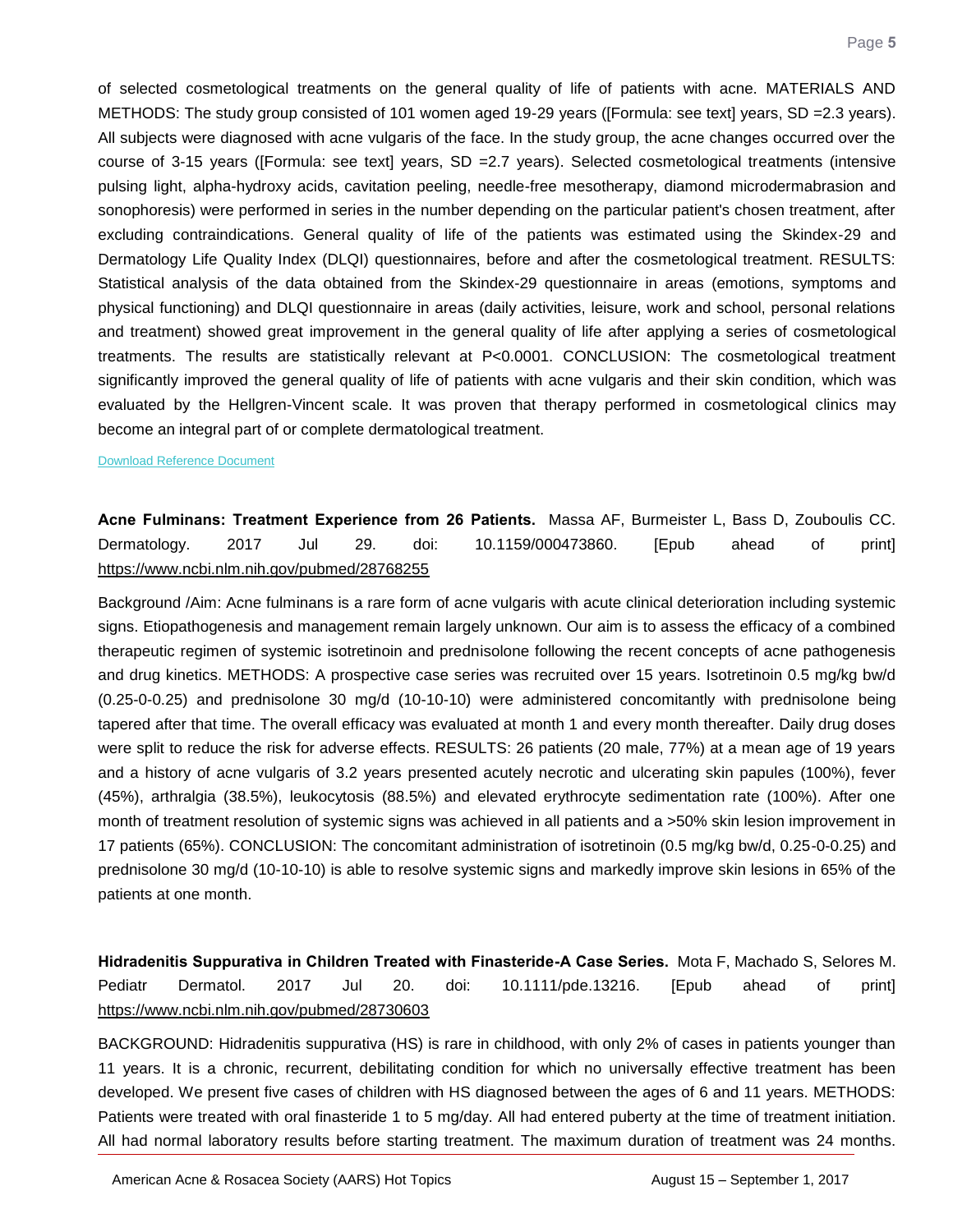RESULTS: Four patients were female. Two were overweight. Three had been previously treated with oral antibiotics, and two of these with oral isotretinoin, with partial or no improvement. Overall improvement of the disease was observed in all patients, with a reduction of the frequency and intensity of the flares. No adverse effects were observed or reported during treatment. CONCLUSION: Treatment of HS can be challenging. The options available include antimicrobials, immunosuppressants, hormonal therapies, lasers, and surgery. The authors report the largest series of children with HS treated with finasteride. The results support the use of finasteride as monotherapy for the treatment of this disease in children. Further studies are necessary to fully understand the role of this drug in the management of this disease.

<span id="page-6-0"></span>**Otophyma, Rhinophyma and Telangiectatic Rosacea - A Rare Combination in a Female Patient.** Wollina U, Lotti T, Tchernev G. Open Access Maced J Med Sci. 2017 Jul 19;5(4):531-532. doi: 10.3889/oamjms.2017.076. eCollection 2017 Jul 25.<https://www.ncbi.nlm.nih.gov/pmc/articles/PMC5535676/> \

BACKGROUND: Rosacea is an inflammatory facial dermatosis seen more frequently in adults in their second half of life. The phymas are a particular subtype with sebaceous gland hyperplasia and progressive fibrosis. CASE REPORT: We report on the rare simultaneous occurrence of telangiectatic rosacea, otophyma and rhinophyma in a 50-year-old female with psoriatic arthritis, chronic lymphedema of the legs, and metabolic syndrome. CONCLUSION: Despite the preference of rhinophyma and otophyma to the male gender, their occurrence in females needs to be considers in the differential diagnosis of dermatoses of head and neck. Early diagnosis and appropriate medical treatment improve outcome and help to avoid surgery.

<span id="page-6-1"></span>[Download Reference Document](http://files.constantcontact.com/c2fa20d1101/e099015a-8db8-41c1-ac05-867dca34be52.pdf?ver=1504107201000)

**Fractional carbon dioxide (CO2) laser combined with topical tretinoin for the treatment of different forms of cystic acne.** Pestoni Porvén C, Vieira Dos Santos V, Del Pozo Losada J. J Cosmet Laser Ther. 2017 Jul 10:1-4. doi: 10.1080/14764172.2017.1349323. [Epub ahead of print] <https://www.ncbi.nlm.nih.gov/pubmed/28692353>

Nodulocystic acne is prone to scarring and difficult to treat with treatments other than oral isotretinoin. The aim of this article is to discuss the role of a single session of a fractional carbon dioxide (CO2) laser combined with a topical treatment with a tretinoin and antibiotic gel for a month as a successful treatment to improve nodulocystic acne and chronic microcystic acne. Two cases were involved: the first with nodulocystic acne lesions that persisted after oral retinoids and the second with chronic microcystic acne resistant to topical treatments. After only one session of treatment with the CO2 laser and the topical treatment, a complete healing of the nodulocystic acne lesions was observed with minimal secondary effects. The microcystic acne showed great improvement. No other topical or oral treatment was needed. This treatment could be a safe and effective treatment for nodulocystic acne lesions and microcystic acne when other treatments fail. More studies should be performed to confirm our results.

<span id="page-6-2"></span>**Fixed Combination of Clindamycin Phosphate 1.2% and Benzoyl Peroxide 3.75% Aqueous Gel: Long-Term Use in Adult Females With Moderate Acne Vulgaris.** Kircik LH. J Drugs Dermatol. 2017 Jun 1;16(6):543-546. <https://www.ncbi.nlm.nih.gov/pubmed/28686771>

OBJECTIVE: To evaluate long-term efficacy and safety of a fixed combination clindamycin phosphate 1.2% and benzoyl peroxide 3.75% (Clindamycin-BP 3.75%) aqueous gel in adult female patients with moderate acne vulgaris. METHODS: Total of 20 patients, 25-63 years of age (mean [SD],  $38 \pm 10$ ) with moderate acne (IGA=3) were treated with Clindamycin-BP 3.75% once-daily for 12 weeks. Patients who experienced ≥50% reduction in total lesion count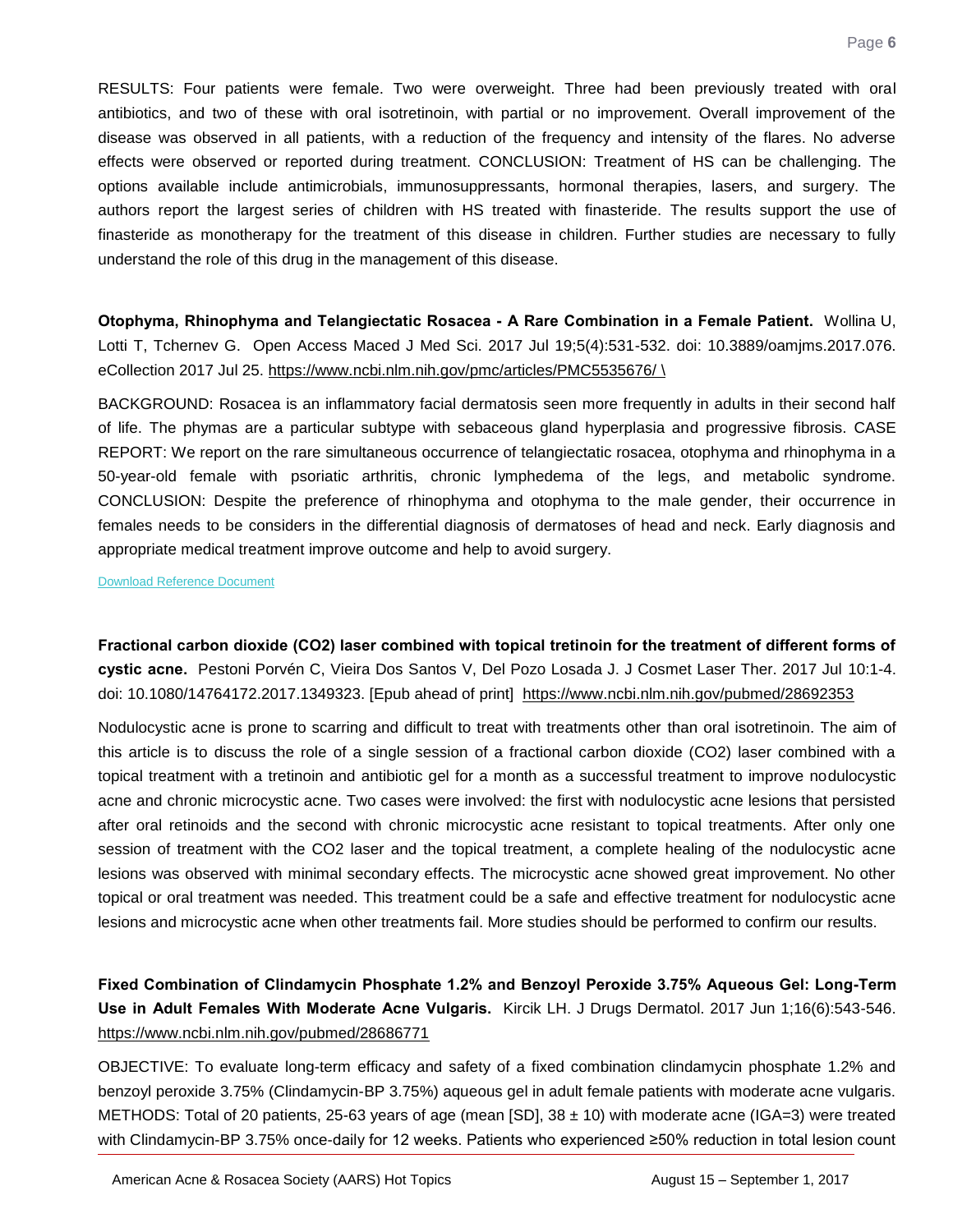continued treatment for a further 12 weeks. Mean (SD) percent reduction in lesion counts from baseline were assessed at week 4, 8, 12, 18, and 24. In addition, patients who were 'clear' or 'almost clear' were reported at week 12 and 24. Cutaneous tolerability (erythema, dryness, peeling, pruritus, and burning) and oiliness was assessed at baseline and each study visit. Adverse events were assessed throughout the study. RESULTS: Clindamycin-BP 3.75% demonstrated statistical significant improvement from baseline and between each visit. At week 12, mean percent reduction in inflammatory and noninflammatory lesion counts was 70.6% and 58.6%, respectively. Two patients failed to experience ≥50% lesion reduction by week 12. At week 24, mean percent reductions in inflammatory and noninflammatory lesion counts were 93.8% and 90; 72% of patients were 'clear' or 'almost clear'. Overall the treatment was tolerable. There was one adverse event (sinus infection) that was not treatment-related. CONCLUSIONS: Clindamycin-BP 3.75% gel demonstrates continued improvement in symptoms of moderate acne over 24 weeks, with good tolerability, demonstrating a clinical benefit of continued clindamycin-BP 3.75% gel as a maintenance therapy for acne in adult female patients.

[Download Reference Document](http://files.constantcontact.com/c2fa20d1101/16393734-e596-4a83-ad40-e89770d4d125.pdf?ver=1504107201000)

## **Clinical Reviews**

<span id="page-7-0"></span>**What is new in the pathophysiology of acne, an overview.** Dréno B. J Eur Acad Dermatol Venereol. 2017 Sep;31 Suppl 5:8-12. doi: 10.1111/jdv.14374. <https://www.ncbi.nlm.nih.gov/pubmed/28805938>

Acne is a chronic inflammatory disease of the pilosebaceous unit. Its pathophysiology includes hyperseborrhoea, abnormal follicular keratinization and Propionibacterium acnes proliferation in the pilosebaceous unit. Recent research has shed some new light on the involvement of the sebaceous gland, as well as on the pro-inflammatory

activity of the cutaneous microbiome. During puberty, alteration of the sebaceous lipid profile, called dysseborrhoea, stress, irritation, cosmetics and potential dietary factors lead to inflammation and formation of different types of acne lesions. Dysbiosis, the process leading to a disturbed skin barrier and disequilibrium of the cutaneous microbiome, resulting in the proliferation of P. acnes strains, is another important process that triggers acne. P. acnes activates the innate immunity via the expression of protease activated receptors (PARs), tumour necrosis factor (TNF) α and toll-like receptors (TLRs), and the production of interferon (INF) γ, interleukins (IL-8, IL12, IL-1), TNF, and matrix metalloproteinases (MMPs) by keratinocytes, resulting in the hyperkeratinization of the pilosebaceous unit. Rebalancing the natural microbiome of the skin by restoring the natural skin barrier, limiting the proliferation of P. acnes on the skin by using topical antibacterials which do not cause resistance and regulating quantity and quality of sebum will be the main acne treatment challenges in the future. The aim of this article to provide an update on the involvement of the sebaceous gland, the innate immunity and the cutaneous microbiome, how all of these factors promote acne and to illustrate their links with current and future treatments.

<span id="page-7-1"></span>**Treatment of Facial Acne Scarring With Fractional Carbon Dioxide Laser in Asians, a Retrospective Analysis of Efficacy and Complications.** Ochi H, Tan L, Tan WP, Goh CL. Dermatol Surg. 2017 Sep;43(9):1137- 1143. doi: 10.1097/DSS.0000000000001219.<https://www.ncbi.nlm.nih.gov/pubmed/28746258>

BACKGROUND: Fractional carbon dioxide (CO2) laser resurfacing unites the idea of fractional photothermolysis with an ablative 10,600-nm wavelength. This technology permits effective treatment of acne scarring, with shorter recovery and a decreased side effect profile as compared to traditional CO2 laser resurfacing. OBJECTIVE: The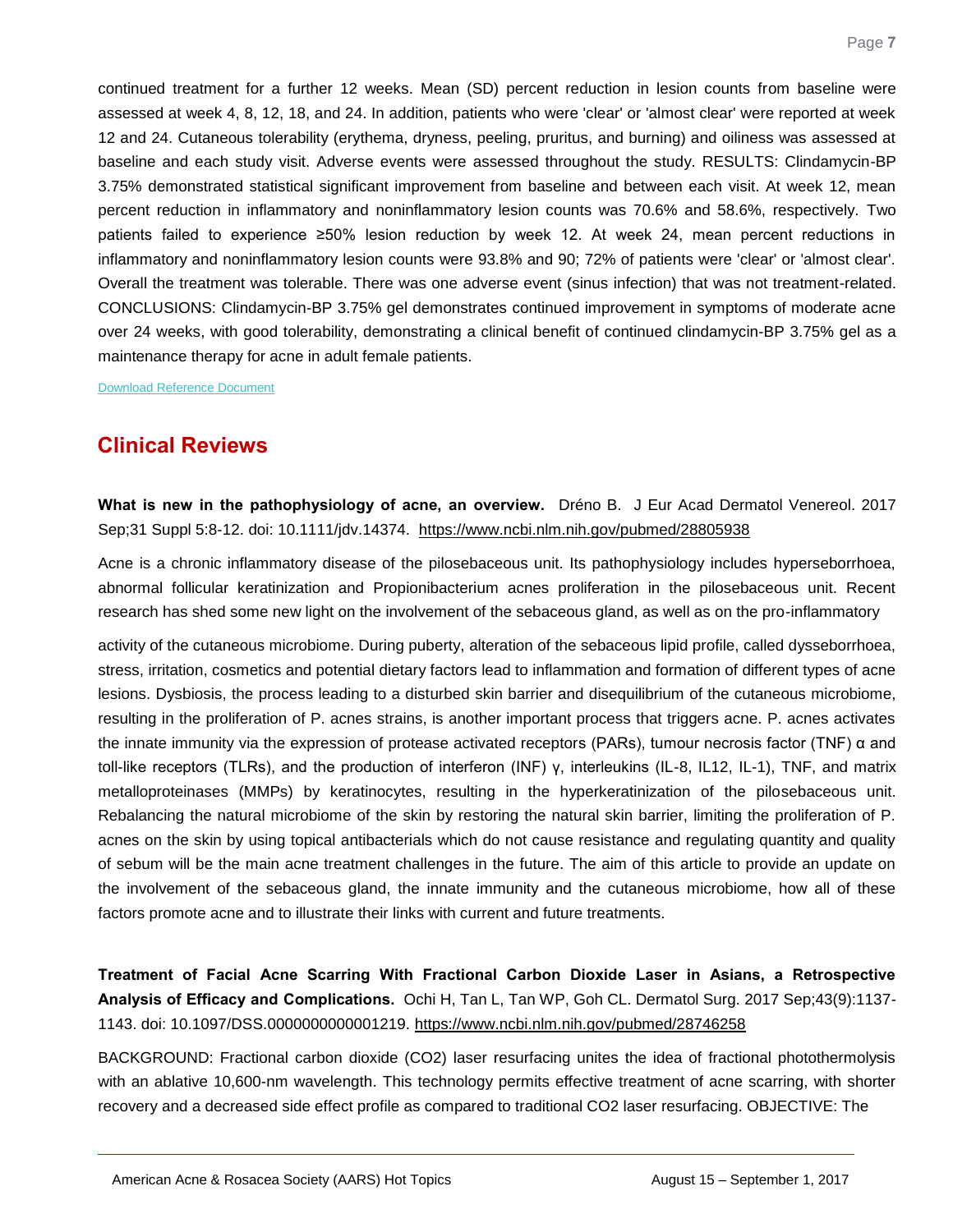aims of this study were to study the efficacy and safety of fractional CO2 laser for acne scars in Asian patients. METHODS: This was a retrospective study of all patients treated with the fractional CO2 laser for facial acne scarring between January 2, 2008, and December 31, 2010, at the National Skin Centre, Singapore. Data reviewed included sex, age, and severity of acne, type of scarring, previous treatment history, frequency of treatments, adverse events, and efficacy. RESULTS: Two hundred and ten fractional CO2 laser treatments for facial acne scars were performed on 107 patients (65 men and 42 women, Fitzpatrick skin Types II to V) during the study period. Sixteen of 107 patients experienced (15.0%) adverse events. The adverse events include hyperpigmentation (6.4%), blistering (4.0%), crusting (2.9%), aggravation of inflammatory acne lesions (1.7%), and scarring (0.6%). There were no reported side effects of hypopigmentation, bacterial or viral infection. Follow-up results after final laser treatment showed that 66.4% of patients reported Grade 1 skin texture improvement, that is,  $\langle 25\% \rangle$  (n = 71); 30.0% had Grade 2 improvement, that is, 25% to 50% improvement (n = 31); 3.7% had Grade 3 improvement, that is, 51% to 75% improvement ( $n = 4$ ); and 0.9% had Grade 4 improvement, that is,  $>75%$  improvement ( $n = 1$ ). CONCLUSION: The study demonstrated the efficacy and safety of a fractional CO2 laser in the treatment of acne scars in Asian. Future studies are required to establish optimum treatment parameters and achieve better clinical results.

<span id="page-8-0"></span>**Laser treatments of active acne.** Wiznia LE, Stevenson ML, Nagler AR. Lasers Med Sci. 2017 Aug 4. doi: 10.1007/s10103-017-2294-7. [Epub ahead of print] <https://www.ncbi.nlm.nih.gov/pubmed/28776112>

The utility of laser therapy is increasingly being recognized in the treatment of active acne vulgaris. We aimed to perform a narrative review of the medical literature on the use of laser therapy for the treatment of active acne vulgaris. We performed a PubMed literature search on September 1, 2016 using the search terms "active acne," "acne," "laser therapy," and "laser surgery." Case reports, case series, cohort, and controlled trials were included. Studies of lasers in the treatment of acne, including erbium glass, Nd:YAG, pulse dye laser (PDL), potassium titanyl phosphate (KTP) laser, and laser-based photodynamic therapy, have been published. While treatment of active acne with lasers has been successful, many studies are limited by small patient number and lack of control populations and comparison to standard therapies for active acne. Laser therapies are increasingly becoming part of or an adjunct to the medical treatment of active acne and are a useful.

<span id="page-8-1"></span>**Diagnosis and Treatment of Rosacea Fulminans: A Comprehensive Review.** Walsh RK, Endicott AA, Shinkai K. Am J Clin Dermatol. 2017 Jun 27. doi: 10.1007/s40257-017-0310-0. [Epub ahead of print] <https://www.ncbi.nlm.nih.gov/pubmed/28656562>

Rosacea fulminans is a rare inflammatory condition of the central face marked by the abrupt onset of erythematous coalescing papules, pustules, nodules, and draining sinuses. Due to infrequent reporting in the literature, the pathophysiology, classification, and nomenclature of this condition remain controversial. This comprehensive review evaluated a total of 135 cases of rosacea fulminans for clinical and histopathologic features and reported treatment strategies. Patients were 91% female with an average age of onset of 31.3 years. Only 19% of cases reported duration of symptoms longer than 3 months, and reports of recurrence were uncommon. A majority of patients had history of rosacea or flushing, and common triggers included hormonal shifts, emotional stress, and medications. Extrafacial or systemic involvement was rare. Though oral and topical antibiotics were frequently utilized to treat rosacea fulminans, there was a clear shift in reported treatments for rosacea fulminans following the introduction of isotretinoin use in 1987, marked by increased reliance on isotretinoin in addition to topical and systemic corticosteroids. Newer treatments were associated with superior improvement compared with antibiotic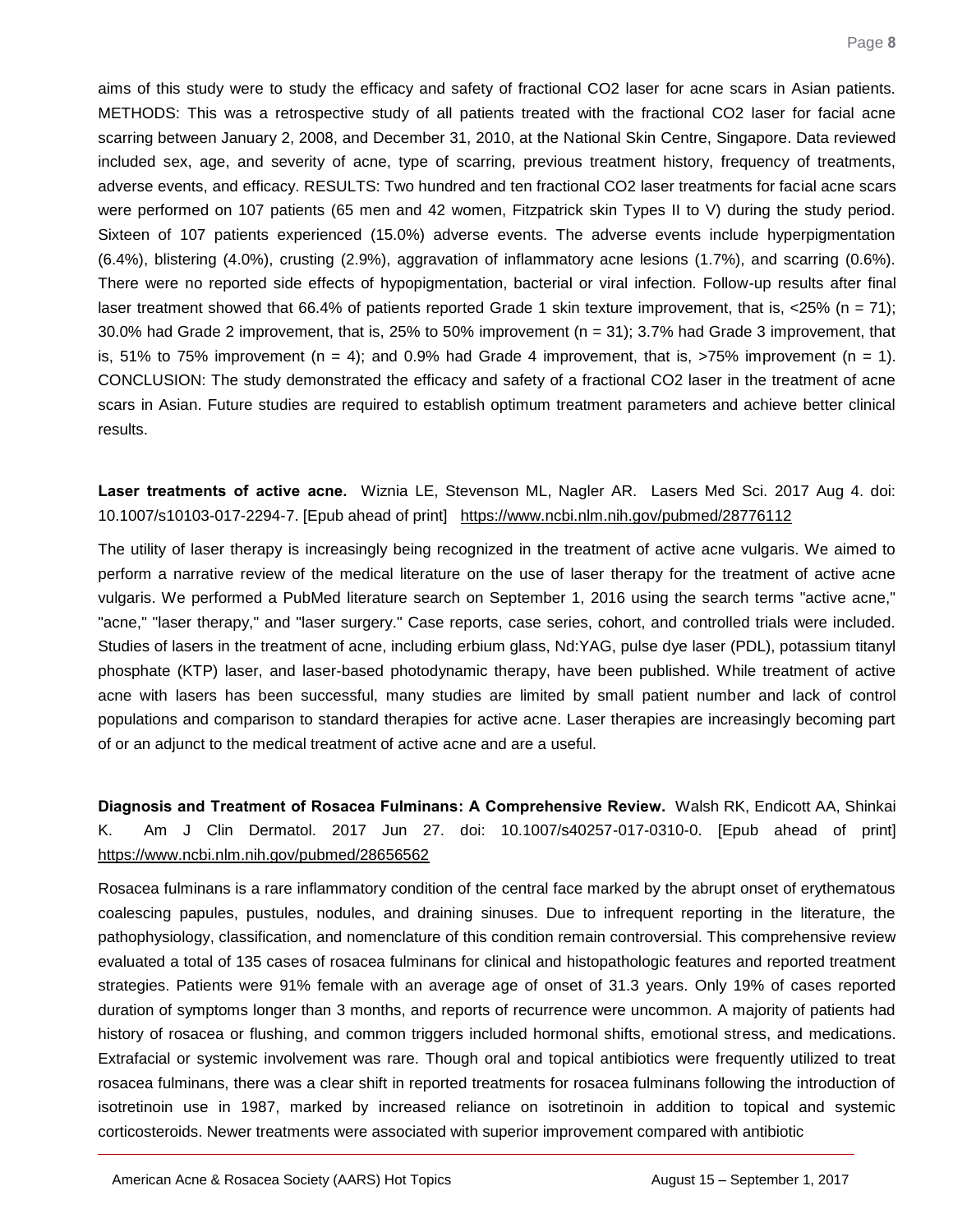monotherapy, most notably dramatically reduced rates of scarring, though reduced rates of disease recurrence were not evident. Several patterns revealed through this review reinforce the classification of rosacea fulminans as a severe yet distinct variant of rosacea and highlight key distinguishing clinical features and treatment options for optimal management.

[Download Reference Document](http://files.constantcontact.com/c2fa20d1101/da4b7a4c-a141-4a31-8870-200003b992de.pdf?ver=1504107173000)

<span id="page-9-0"></span>**A review of available laser and intense light source home devices: A dermatologist's perspective**. Juhász ML, Levin MK, Marmur ES. J Cosmet Dermatol. 2017 Jul 25. doi: 10.1111/jocd.12371. [Epub ahead of print] <https://www.ncbi.nlm.nih.gov/pubmed/28741866>

BACKGROUND: Home optical devices are becoming an increasingly popular treatment modality sought out by patients for dermatologic pathologies such as acne, hair removal and anti-aging, as these devices are a low-cost and convenient therapy choice. METHODS: An Internet search using PubMed.gov was completed with search terms, "home device dermatology," "home device acne," "home device hair" or "hair removal," and "home device aging." RESULTS: Currently, there are multiple home optical devices available on the market. These devices have been approved for the treatment of acne, scars, hair removal, and wrinkles using intense pulsed light, light-emitting diode, heat, infrared, low-level light therapy, and laser. Although studies on home devices are limited, current dermatologic literature shows that these devices are promising with significant post-treatment results as well as a high level of safety. CONCLUSIONS: Home optical devices are mostly used without medical practitioner supervision. As home devices usually deliver less energy per session than with professional treatments, it is important that consumers are given realistic expectations of post-treatment outcomes. Patients may use home devices without disclosure to their physician and it is important as healthcare professionals to be aware of the existence of these devices, how to use the devices properly (including what diseases can be treated and which skin types are considered safe for use), as well as any adverse effects that may occur. New research endeavors are being completed to explore the used of home devices for the treatment of chronic inflammatory diseases such as psoriasis.

<span id="page-9-1"></span>**Management of severe acne during pregnancy: A case report and review of the literature.** Awan SZ, Lu J. Int J Womens Dermatol. 2017 Jul 13;3(3):145-150. doi: 10.1016/j.ijwd.2017.06.001. eCollection 2017 Sep. <https://www.ncbi.nlm.nih.gov/pubmed/28831424>

The treatment of acne during pregnancy is often limited by the potential toxicities that are posed to the fetus by the most common and effective acne therapies. As with all dermatoses during pregnancy, the treatment of acne vulgaris in this population requires a thorough understanding of the risks and benefits that are inherent to each treatment. We report on a case of a 30-year-old pregnant patient with severe acne conglobata who showed significant improvement with a combination treatment of topical modalities, oral metronidazole, and low dose prednisone during pregnancy. We also review the literature and present an approach for the care of these patients.

[Download Reference Document](http://files.constantcontact.com/c2fa20d1101/e0f12cd3-33fe-482c-b5ad-965c1ec1b33e.pdf?ver=1504107201000)